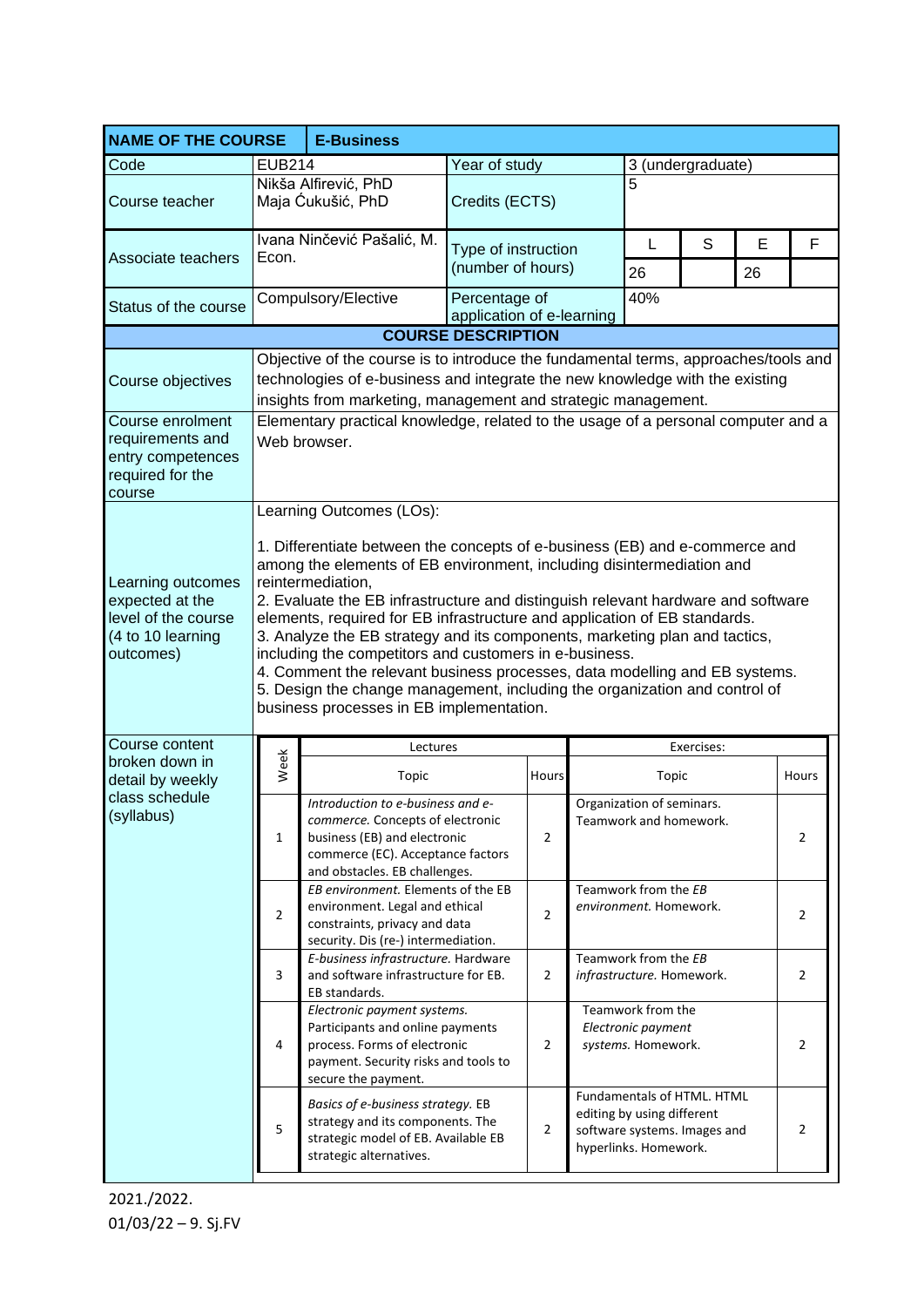|                          | 6                                                                                                                                     | Analysis of competitors and<br>customers in electronic business.<br>Competitive positioning. Forecasting<br>the demand. Customer Relationship<br>Management. Activities and<br>methods of CRM in the EB.         | $\overline{2}$                                                                                                      | Fundamentals of Microsoft<br>Expression Web. Defining new<br>pages and templates. Server<br>usage. Homework.                                                                       | $\overline{2}$ |  |
|--------------------------|---------------------------------------------------------------------------------------------------------------------------------------|------------------------------------------------------------------------------------------------------------------------------------------------------------------------------------------------------------------|---------------------------------------------------------------------------------------------------------------------|------------------------------------------------------------------------------------------------------------------------------------------------------------------------------------|----------------|--|
|                          | $\overline{7}$                                                                                                                        | Business models in EB. Innovative<br>online business models. Innovation<br>using the supply chain.                                                                                                               | 2                                                                                                                   | Fundamentals of Microsoft<br>Expression Web. Making new<br>pages and forms. Using<br>templates. Making and publishing<br>linked pages. Homework. Self-<br>evaluation test (SET) 1. | $\overline{2}$ |  |
|                          | 8                                                                                                                                     | <b>Evaluation 1</b>                                                                                                                                                                                              | 2                                                                                                                   |                                                                                                                                                                                    | $\overline{2}$ |  |
|                          | 9                                                                                                                                     | E-business strategy, marketing plan<br>and tactics. Planning the digital<br>marketing. Communication features<br>of traditional and new media.<br>Creating online value proposition.                             | $\overline{2}$                                                                                                      | Content Management System.<br>Using the CMS. CMS<br>fundamentals in creating and<br>maintaining Web pages/portals.<br>CMS functionalities (incl. EB<br>application). Homework.     | $\overline{2}$ |  |
|                          | 10                                                                                                                                    | Designing the EB system.<br>Approaches to the analysis of the<br>system requirements for the<br>implementation of the EB. Analysis<br>of business processes. Data<br>modelling. Wire-framing and<br>prototyping. | 2                                                                                                                   | EB Project. (1) Server.                                                                                                                                                            | $\overline{2}$ |  |
|                          | 11                                                                                                                                    | Relationships with partners in EB.<br>Supply Chain Management (SCM)<br>systems.                                                                                                                                  | $\overline{2}$                                                                                                      | EB Project. (2) Domain.<br>Homework.                                                                                                                                               | $\overline{2}$ |  |
|                          | 12                                                                                                                                    | Change management in EB<br>implementation. Types of changes in<br>implementation of the EB.<br>Framework for introducing changes.<br>Organizing and controlling EB<br>processes.                                 | 2                                                                                                                   | EB Project. Project activities.                                                                                                                                                    | $\overline{2}$ |  |
|                          | 13                                                                                                                                    | Knowledge management in EB<br>implementation. Knowledge<br>management, data processing and<br>information management.<br>Knowledge management activities.<br>Software tools for knowledge<br>management.         | 2                                                                                                                   | EB Project. (3) Planning the<br>system. (4) Layout design.<br>Homework.                                                                                                            | 2              |  |
|                          | 14                                                                                                                                    | Final discussion and student<br>evaluation of the course.                                                                                                                                                        | 2                                                                                                                   | EB Project. (5) Designing the<br>HTML template. (6) Page design.<br>Homework. Self-evaluation test<br>(SET) 2.                                                                     | $\overline{2}$ |  |
|                          | 15                                                                                                                                    | <b>Evaluation 2</b>                                                                                                                                                                                              | $\overline{2}$                                                                                                      |                                                                                                                                                                                    | $\overline{2}$ |  |
| Format of<br>instruction | x lectures<br>$\Box$ seminars and workshops<br>x exercises<br>$\Box$ on line in entirety<br>x partial e-learning<br>$\Box$ field work |                                                                                                                                                                                                                  | x independent assignments<br>$\Box$ multimedia<br>$\Box$ laboratory<br>$\Box$ work with mentor<br>$\Box$<br>(other) |                                                                                                                                                                                    |                |  |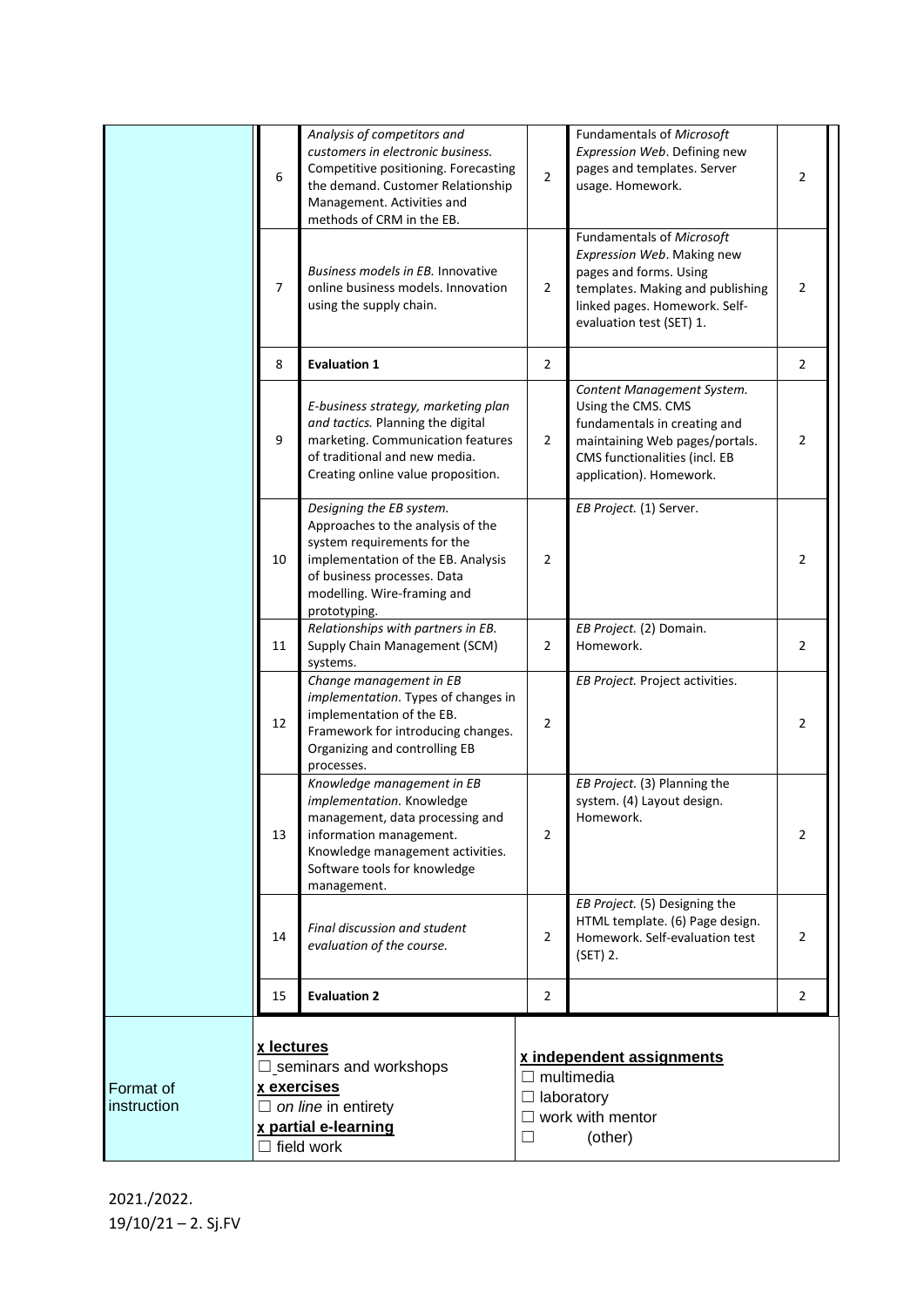|                                                                                                                          | Students have to participate in classes and individual assignments. The                                                                                                                                                                                                                                                                                                                                                                                                                                                                                                                                                                                                                                                                                                                                                                                                                                                                                                                                                                                                                                                                                                                                                                                                                                                                                                                                                                                                                                                                                                                                                                                                                                                                                                                                                                                                                                                                                                                                                                                                                                                                                                                                                                                                                                                                                                                                                                                                                       |          |                  |           |                                      |                        |  |  |
|--------------------------------------------------------------------------------------------------------------------------|-----------------------------------------------------------------------------------------------------------------------------------------------------------------------------------------------------------------------------------------------------------------------------------------------------------------------------------------------------------------------------------------------------------------------------------------------------------------------------------------------------------------------------------------------------------------------------------------------------------------------------------------------------------------------------------------------------------------------------------------------------------------------------------------------------------------------------------------------------------------------------------------------------------------------------------------------------------------------------------------------------------------------------------------------------------------------------------------------------------------------------------------------------------------------------------------------------------------------------------------------------------------------------------------------------------------------------------------------------------------------------------------------------------------------------------------------------------------------------------------------------------------------------------------------------------------------------------------------------------------------------------------------------------------------------------------------------------------------------------------------------------------------------------------------------------------------------------------------------------------------------------------------------------------------------------------------------------------------------------------------------------------------------------------------------------------------------------------------------------------------------------------------------------------------------------------------------------------------------------------------------------------------------------------------------------------------------------------------------------------------------------------------------------------------------------------------------------------------------------------------|----------|------------------|-----------|--------------------------------------|------------------------|--|--|
| <b>Student</b><br>responsibilities                                                                                       | assignments need to be submitted to the lecturers, by using the Moodle LMS, by<br>the previously designated deadlines. Relevant documentation on student<br>attendance will be maintained. Requirement for the successful completion of the<br>course is 50% of class attendance for regular, full-time students and 25% for part-<br>time students. Students are also required to participate in 2 self-evaluation tests on<br>the Moodle system, as to be allowed to participate in final evaluation.                                                                                                                                                                                                                                                                                                                                                                                                                                                                                                                                                                                                                                                                                                                                                                                                                                                                                                                                                                                                                                                                                                                                                                                                                                                                                                                                                                                                                                                                                                                                                                                                                                                                                                                                                                                                                                                                                                                                                                                       |          |                  |           |                                      |                        |  |  |
| Screening student<br>work (name the<br>proportion of ECTS<br>credits for each<br>activity so that the<br>total number of | Class<br>attendance                                                                                                                                                                                                                                                                                                                                                                                                                                                                                                                                                                                                                                                                                                                                                                                                                                                                                                                                                                                                                                                                                                                                                                                                                                                                                                                                                                                                                                                                                                                                                                                                                                                                                                                                                                                                                                                                                                                                                                                                                                                                                                                                                                                                                                                                                                                                                                                                                                                                           | 0.5 ECTS | Research         |           | Practical training                   | 1 ECTS**               |  |  |
|                                                                                                                          | Experimenta<br>I work                                                                                                                                                                                                                                                                                                                                                                                                                                                                                                                                                                                                                                                                                                                                                                                                                                                                                                                                                                                                                                                                                                                                                                                                                                                                                                                                                                                                                                                                                                                                                                                                                                                                                                                                                                                                                                                                                                                                                                                                                                                                                                                                                                                                                                                                                                                                                                                                                                                                         |          | Report           |           | Individual<br>assignments            | 1 ECTS*                |  |  |
|                                                                                                                          | Essay                                                                                                                                                                                                                                                                                                                                                                                                                                                                                                                                                                                                                                                                                                                                                                                                                                                                                                                                                                                                                                                                                                                                                                                                                                                                                                                                                                                                                                                                                                                                                                                                                                                                                                                                                                                                                                                                                                                                                                                                                                                                                                                                                                                                                                                                                                                                                                                                                                                                                         |          | Seminar<br>essay |           | Inidividual<br>evaluation<br>(Other) | 1.5<br><b>ECTS****</b> |  |  |
| <b>ECTS</b> credits is<br>equal to the ECTS                                                                              | <b>Tests</b>                                                                                                                                                                                                                                                                                                                                                                                                                                                                                                                                                                                                                                                                                                                                                                                                                                                                                                                                                                                                                                                                                                                                                                                                                                                                                                                                                                                                                                                                                                                                                                                                                                                                                                                                                                                                                                                                                                                                                                                                                                                                                                                                                                                                                                                                                                                                                                                                                                                                                  |          | Oral exam        |           | (Other)                              |                        |  |  |
| value of the course)                                                                                                     | Written<br>exam                                                                                                                                                                                                                                                                                                                                                                                                                                                                                                                                                                                                                                                                                                                                                                                                                                                                                                                                                                                                                                                                                                                                                                                                                                                                                                                                                                                                                                                                                                                                                                                                                                                                                                                                                                                                                                                                                                                                                                                                                                                                                                                                                                                                                                                                                                                                                                                                                                                                               |          | Project          | 1 ECTS*** | (Other)                              |                        |  |  |
| Grading and<br>evaluating student<br>work in class and at<br>the final exam                                              | * Students are required to individually study the previously published study material,<br>available on the Moodle LMS. Once in the semester, students are expected to<br>prepare an individual presentation of the study material. This presentation will be<br>discussed in class (exercises). Students are expected to participate in discussions,<br>covering all LOs in this subject (during exercises).<br>**Each week, students are required to provide a solution to an assignment, related<br>to a selected problem, which is published on the Moodle LMS. The assignment form<br>is a short essay, submitted by the designated deadline, by using the Moodle LMS.<br>These forms of evaluation cover the individual achievement of all LOs.<br>*** Students are required, by continuous work during the exercises, to design and<br>present (at the end of semester), a conceptual design of an e-business system, for<br>a selected company/organization. This form of evaluation covers the group<br>achievement of all LOs.<br>Two individual evaluations are organized during the semester. In order to<br>participate in the second evaluation, students need to have the positively evaluated<br>first one. The score is calculated as a mean of scores for both evaluations. If the<br>student fails to pass the evaluations, those can be substituted by a final evaluation<br>at the end of the semester. This form of evaluation evaluates the individual success<br>in achieving all the course LOs.<br>Complete evaluation of student work is based on the following weights:<br>Evaluation of individual LO achievement - based on the two individual<br>evaluations, during the semester, or the final cumulative evaluation (40% of<br>the complete evaluation);<br>Evaluation of individual LO achievement, based on the homework - short<br>essays, submitted weekly by using the Moodle LMS, after the exercises,<br>discussing a relevant EB problem (25% of the complete evaluation);<br>Evaluation of individual LO achievement, based on the preparation and<br>presentation of a selected EB topic (during the exercises), including the<br>active participation in all group discussions (10% of the complete<br>evaluation);<br>Evaluation of group LO achievement, based on the design of a conceptual<br>solution of an e-business system, for a selected company/organization,<br>including the presentation at the end of semester (25% of the complete |          |                  |           |                                      |                        |  |  |